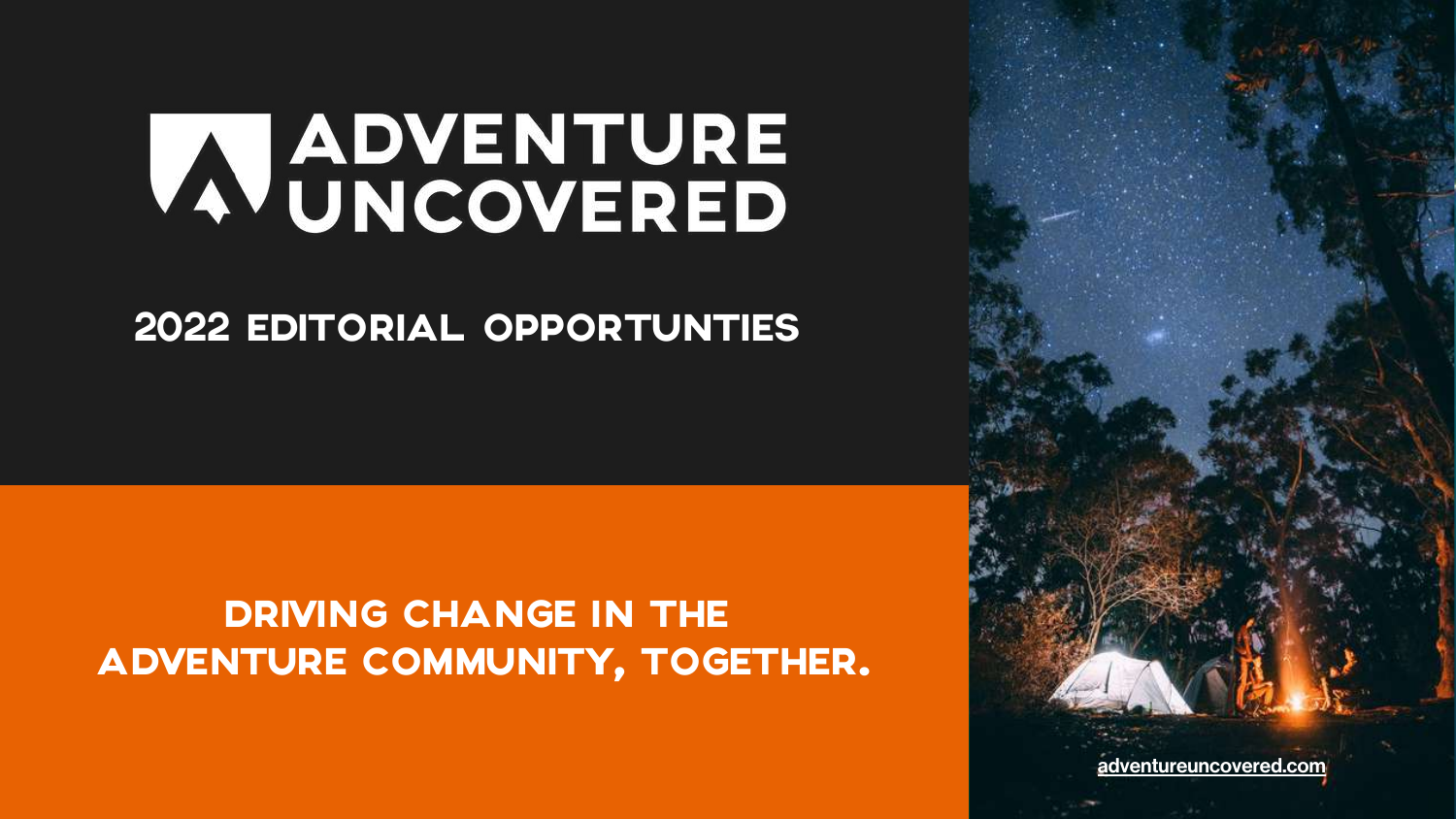## adventureuncovered.com



Adventure Uncovered is the go-to place for impactful adventure stories, voices and ideas. We explore where outdoor culture meets social and environmental change.

> *Photo: JiniReddy, Edition01 Photo: JiniReddy, Edition01*

### We're looking to collaborate with brands, businesses and organisations as passionate about using adventure as a force for good as we are.



We've done some thinking.



This document outlines how we might work together to co-deliver our 2022 editorial portfolio, film festival programme, cycling tours and other events.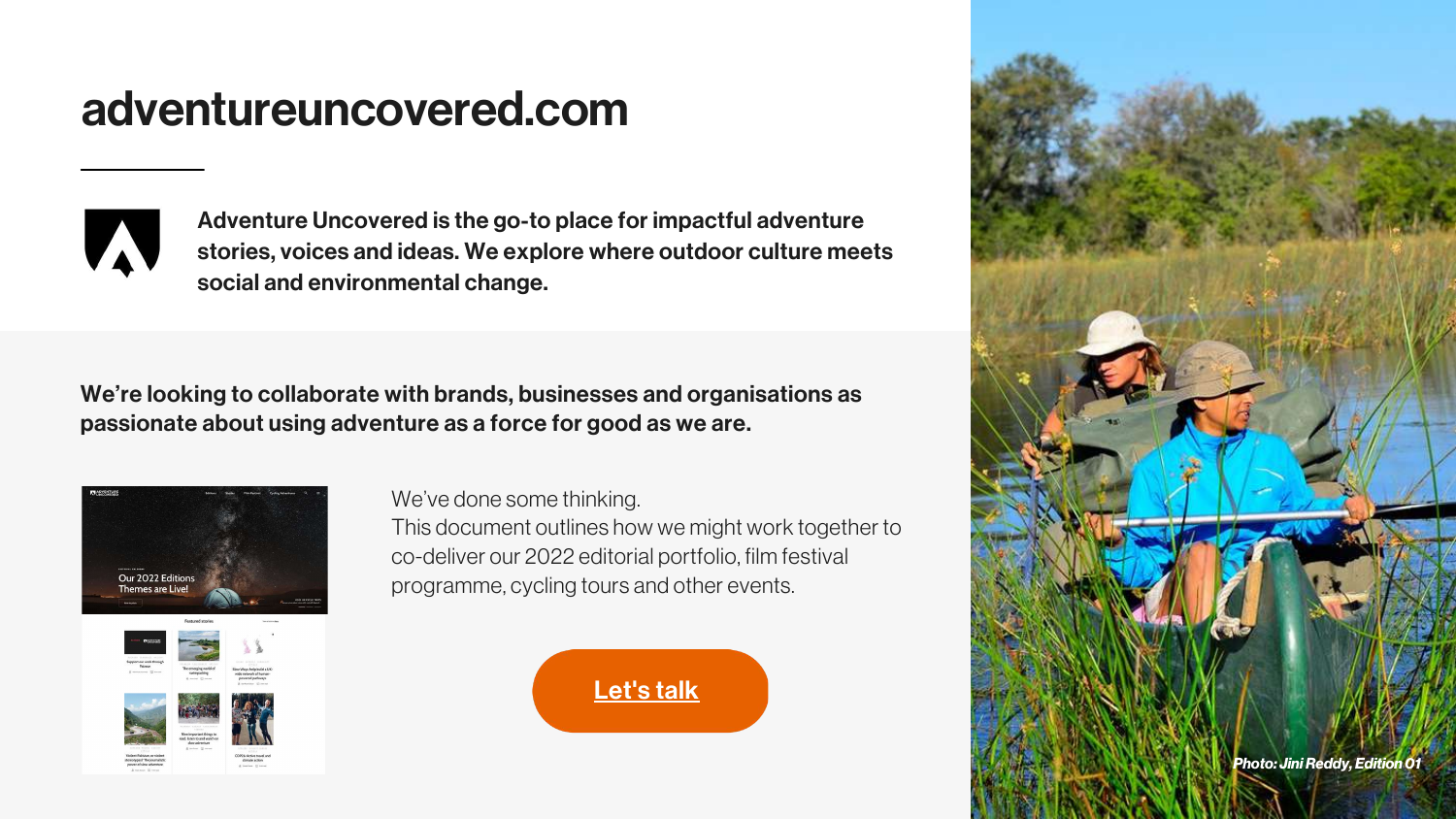

## Ouraudienceandreach W

The Adventure Uncovered audience is organically grown, highly engaged, adventurous, affluent and keen to connect with progressive and responsible organisations and brands.



75% of our audience aged 25 - 45



+5% monthly total audience growth rate

55% are women, 45% men

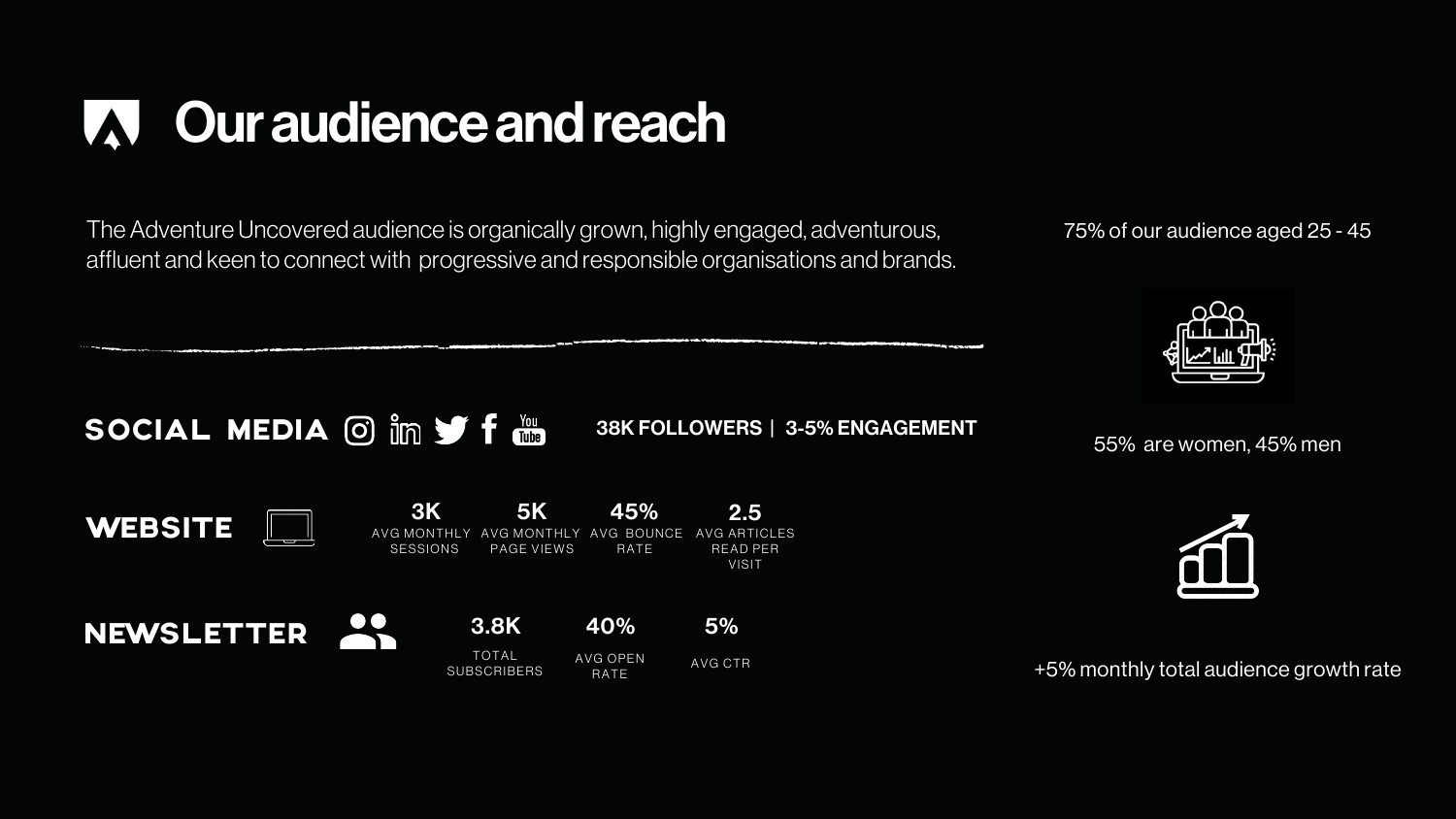- Position your brand as a driver of adventurous and positive change to an audience of engaged, affluent, ethical, outdoor people
- Co-produce creative and thought-provoking visual and written content to inspire and motivate purposeful adventure
- Be part of the only platform committed to sharing and exposing adventure stories that matter
- Reinforce your message with a physical presence at our film festivals
- Be aligned with a growing community of engaged, pro-active, ethically minded people, working to make positive change.



Our 2022 Editions Themes are Live











## Why collaborate with us?

If you want to align with traditional adventure culture narratives, we're probably not your cup of tea. But if you share our progressive, critical narratives, and want to see your organisation spearheading social and environmental stewardship and change in outdoor culture, we should chat and see where it leads...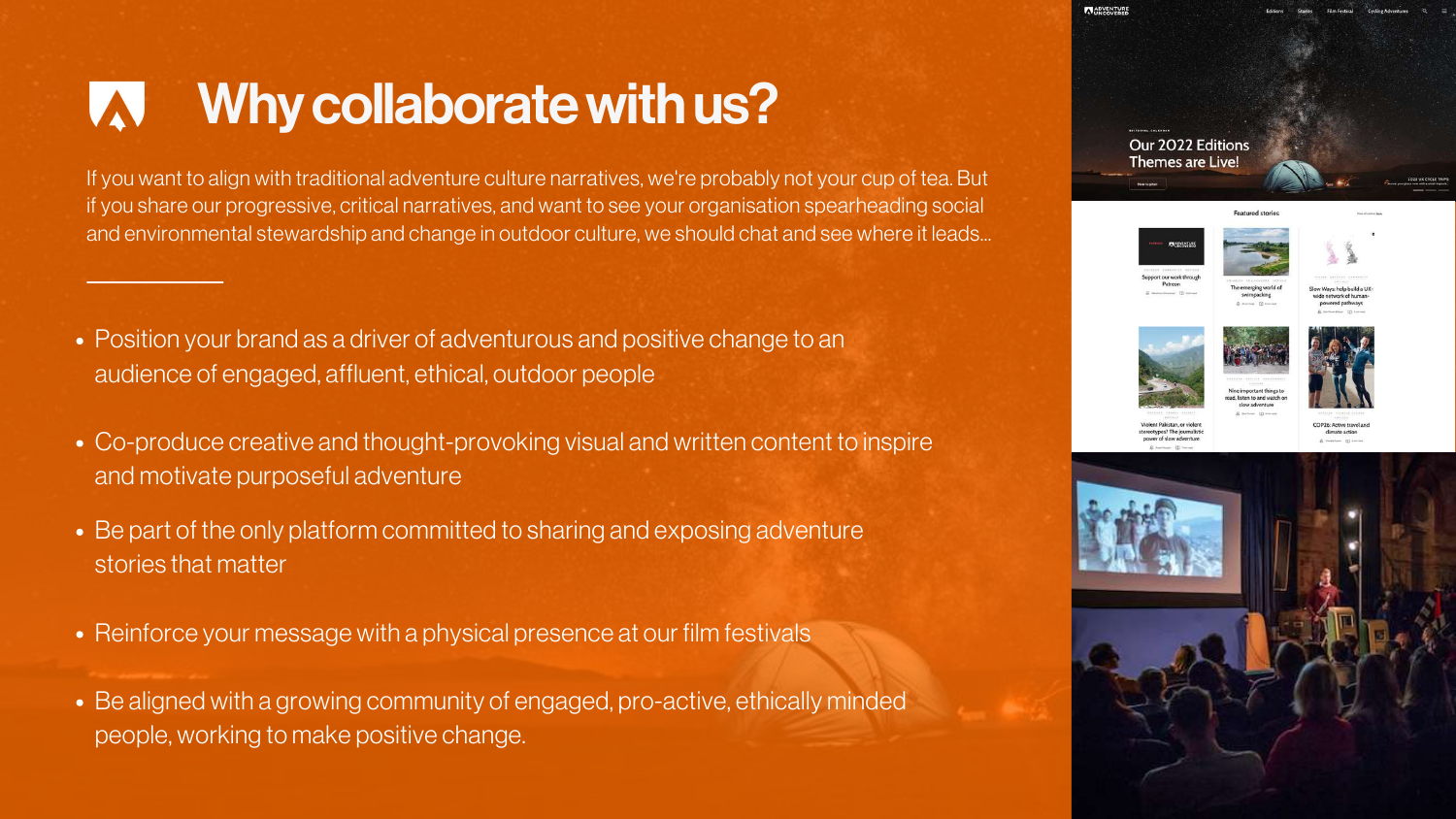## **Editorial Collaboration**

We're looking for ethically minded organisations to collaborate across two of our editorial streams: Editions and Projects.

Without compromising our editorial integrity by relinquishing the final say, we're happy to align collaborative content with your priorities and resources.

And we always welcome proposals.

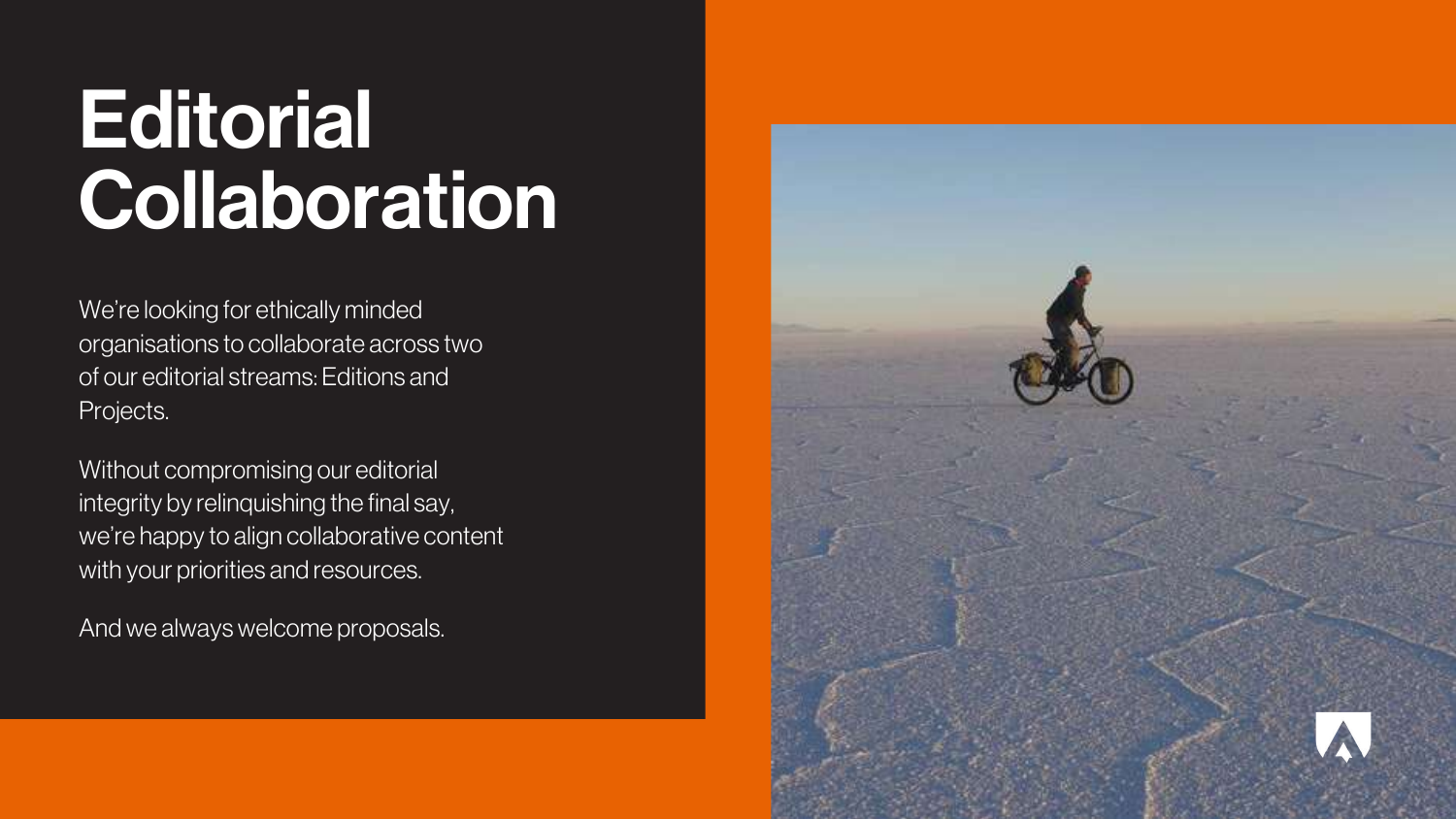[Editions](https://adventureuncovered.com/editions/) are thematic collections of adventure storytelling - interviews, long-form features, films, photography andmore - akin to a digitalmagazine, published quarterly. The heart of our editorial output.

Previous Editions include Slowing Down, The Real Risk Takers and Backyard Celebration.

We're looking for partners to co-present our entire 2022 Editions programme, co-deliver single Editions or include sponsored pieces within Editions.



## EDITIONS



*Photo: Em Hartova, Edition04*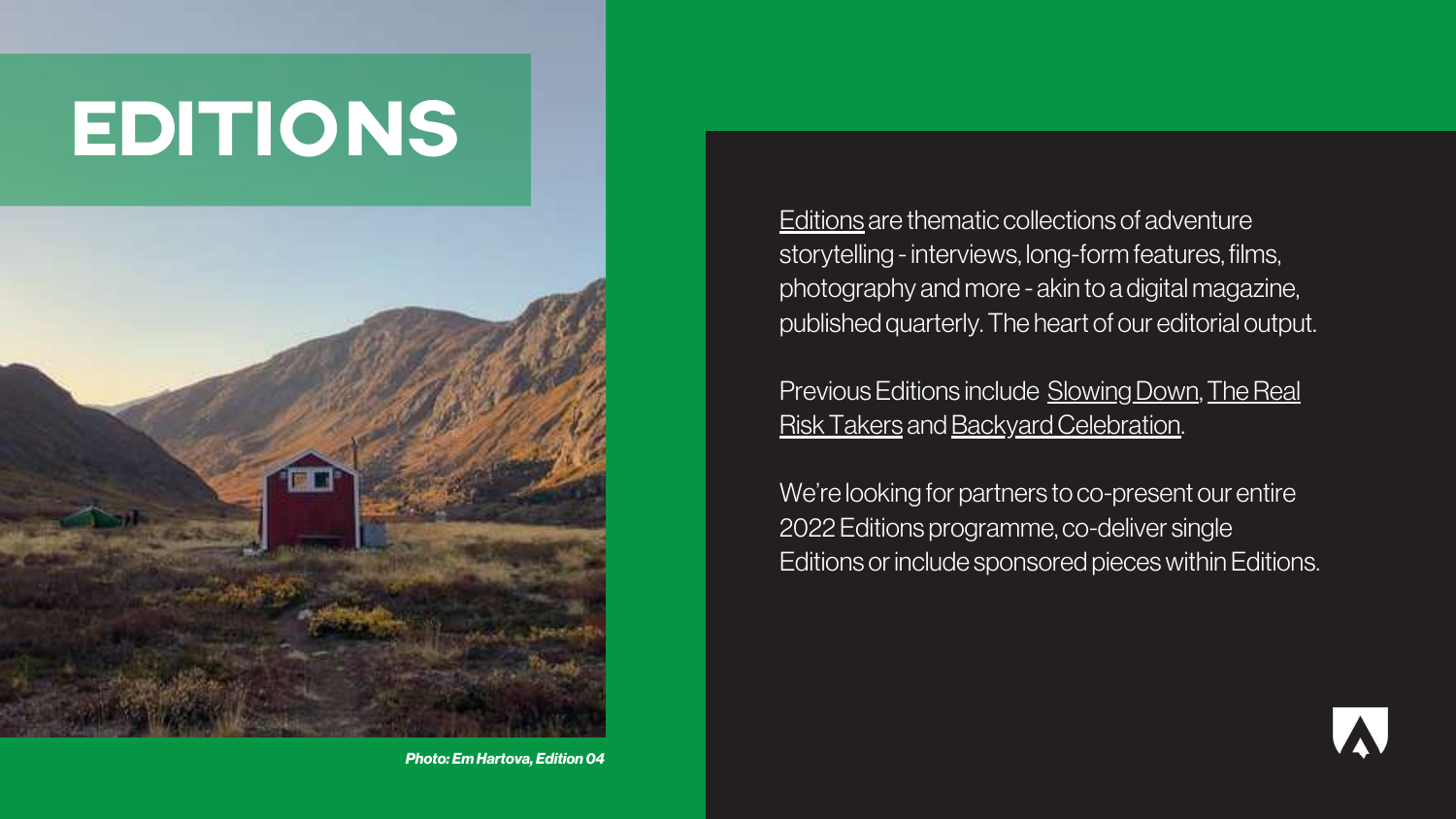To emerge is to become visible. Whether through awakening, growth or a decision to step into the light, to emerge is to be seen. Emergence can echo from the past, define the present or exist only as a possible future. Emergence is change, and it can bring hope or fear.

Our spring Edition will explore the process of becoming visible, in its many forms, where adventure and social change meet.

## **Stewardship** (autumn-22ndSept)



## **Our 2022 Editions** themesare…

## Emergence LIVE (spring-20thMarch)

Autumn turns the natural world from abundance to darkness. For humans this traditionally means the time of harvest: of giving thanks, taking stock and ritualising our role as stewards of the land.

But what does our stewardship, both of the land and of the outdoor community, look like today? This is the question at the heart of our autumn Edition.

## Abundance (summer-21st June)

### [adventureuncovered.com/editions](https://adventureuncovered.com/editions)

Driving change means seeing possibilities as well as problems. As well as critiquing outdoor culture, we must celebrate the good in it.i Abundance can be fleeting, after all - especially if not nurtured. But abundance also creates its own problems, like the blind spots, complacency and denial that often fester in its wake.

Our summer Edition will consider the implications of having plenty.

Dark places are places of fear and foreboding, so the story goes. But they are places of dreams as well as nightmares. They are also places less explored, which makes them revealing.

Our winter Edition will step into the darkness of the adventure world. Our only expectation is that we'll be surprised.

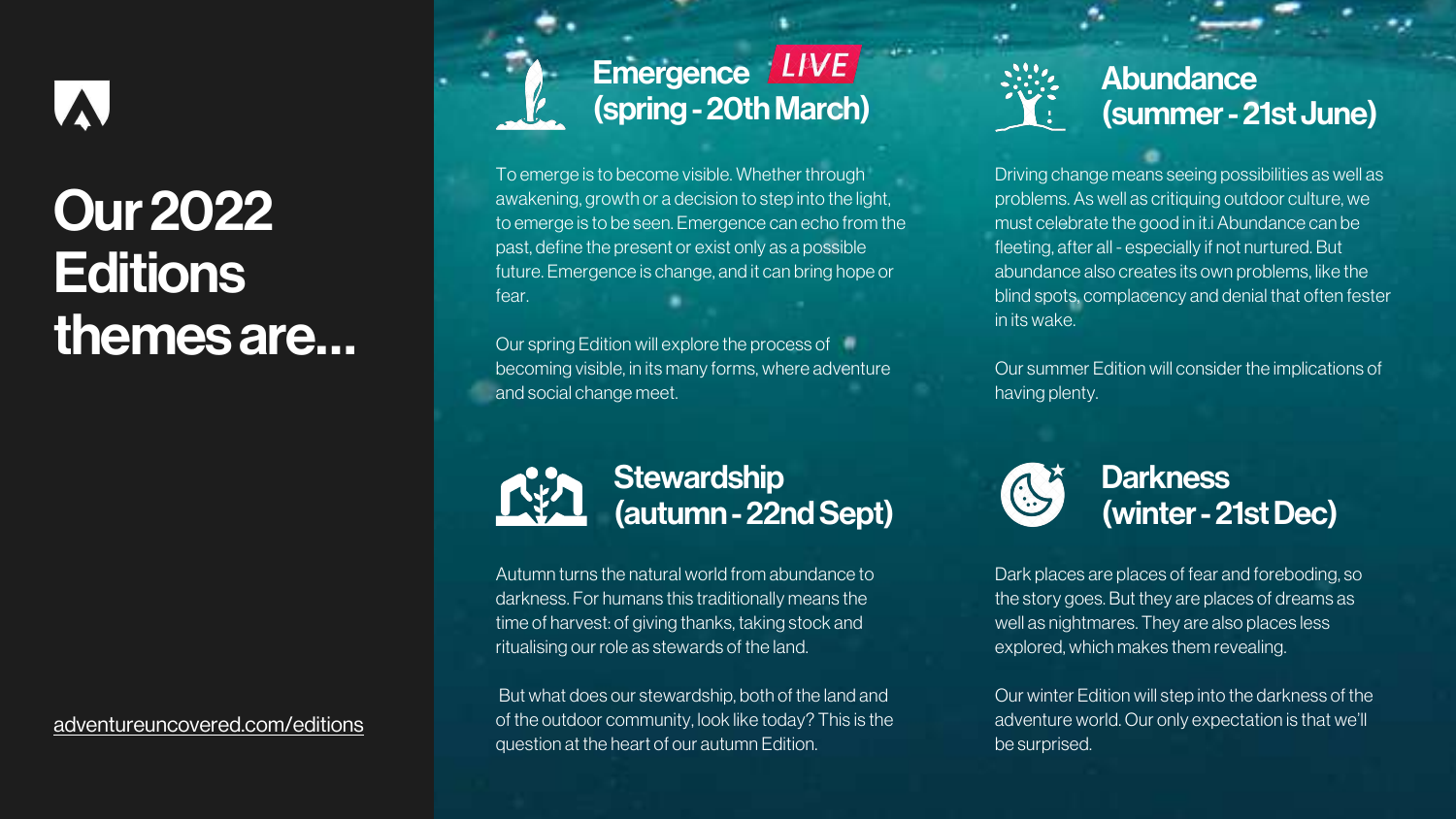**Vivobarefoot** co-presented our spring Edition - Emergence, which included multiple prime positions to maximise reader views across our website, and in our newsletter, as well as across social media, a multi-channel approach for maximum reach...

## Sponsored article (also displayed



### onhomepagecarousel) Featuredarticleonhomepage



+ Stories page visibility



## **Combined reach: 15,000 views**

## CO-PRESENT AN EDITION

### **Edition Homepage**

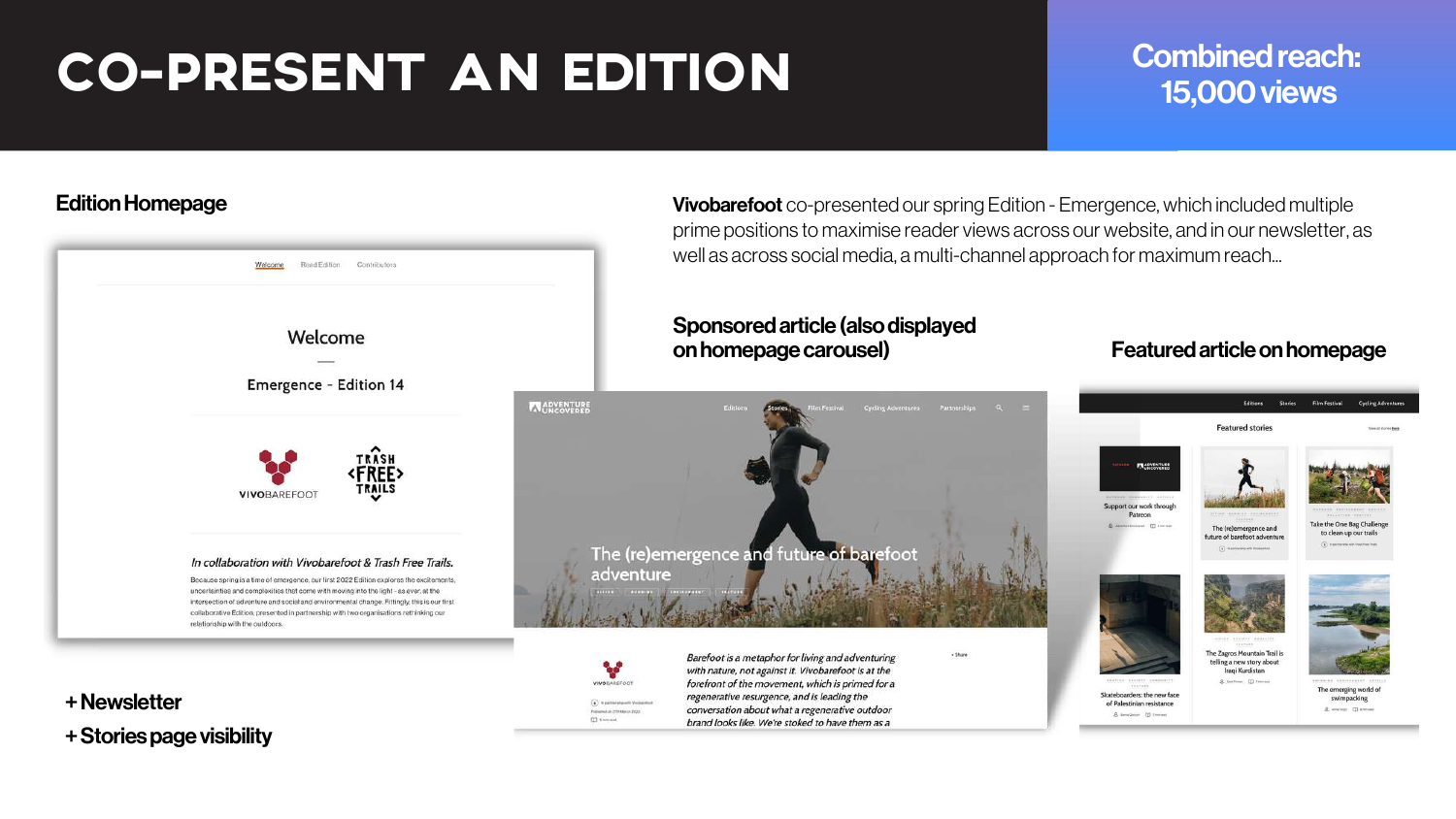### Linkedin

### Twitter **Facebook**



ered **in** 

ed Mill C



Adventure Uncovered<br>Published by James Wight @ - 1 April at 18:17 - @

### Instagram

The (re)emergence and future of barefoot adventure @vivobarefoot <a>
fy http://bit.ly/vivobarefoot-au

Barefoot is a metaphor for living and adventuring with nature, not against it...



...



Vivobarefoot is at the forefront of the movement, which is primed for a regenerative resurgence and is leading the conversation about what a regenerative outdoor brand looks like.

"To live barefoot is to live with nature rather than over nature - to live regeneratively. Barefoot means adventure as co-existence, not conquest."

We're stoked to have them as one of our presenting partners for our spring Edition - Emergence, read more here: http://bit.ly/vivobarefoot-au

#vivobarefoot #edition14 #editions #barefoot #adventure #adventuring #nature #regenerative #outdoor #outdoors #adventureuncovered

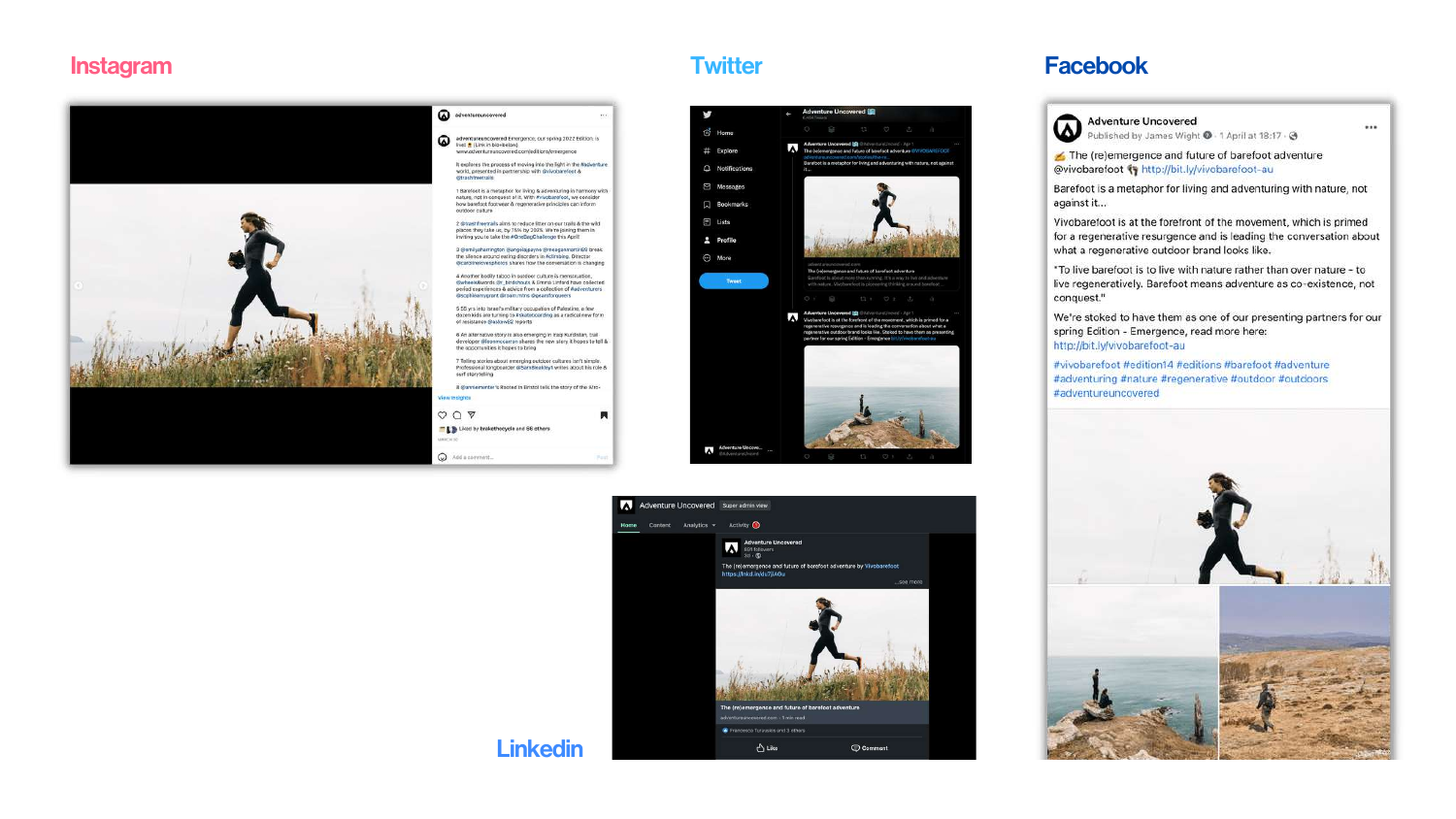



We're open to your ideas, but we're particularly keen to experiment with longer series - whether interviews, articles, audio or something else - around specific themes. For example…



A New Voices series discussing the outdoors through voices often excluded from adventure narratives, if your brand is passionate about diversity in the outdoors.



## PROJECTS

Or a **Planet People** series documenting the passionate and promising environmentalism in the adventure community, if the climate crisis is your key focus.

An Adventure Lab series exploring how innovation is driving adventure impact, from kit to software and beyond, if you're in tech.



## Bespoke projects in collaboration with brands.

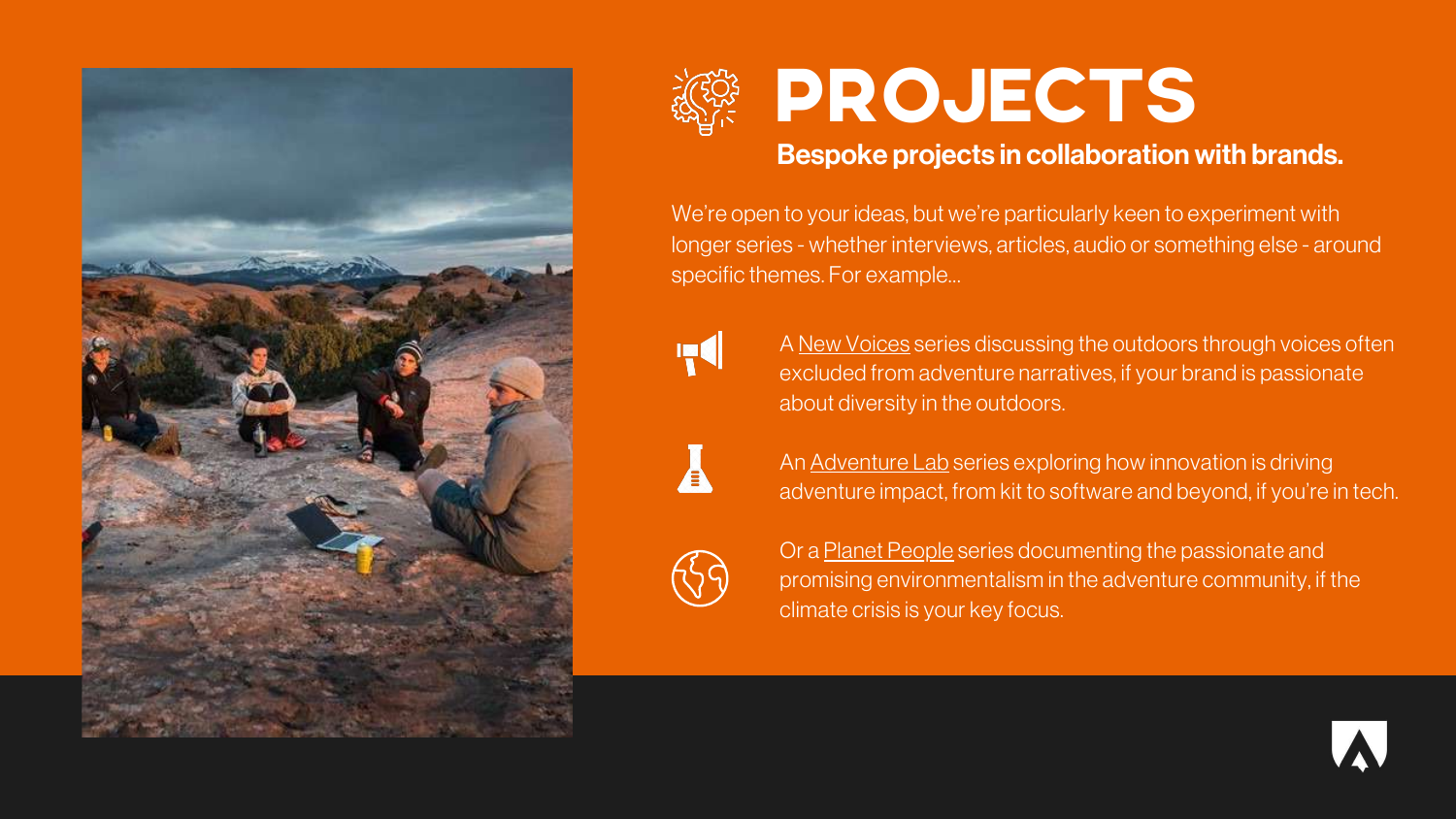## Editorial Partner

Co-present all Editions and an agreed range of Projects for a year. All web pages, content and comms for all Editions and all agreed Projects will list you as our presenting partner. You'll also get a sponsored piece in every Edition.

### 1-year duration // £5,000 upwards

## Project Partner

Co-curate a bespoke, uniquely produced Project - whether a series, a campaign or something else - connecting your brand with adventure and social or environmental change. All content and comms relating to that Project will list you as our presenting partner.

Prices on request

## Howcanwe collaborate?





Co-present either four Editions back to back or a single Edition. All web pages, content and comms for all relevant Editions will list you as our presenting partner. You'll also get a sponsored piece in every relevant Edition.

## 1 Featured Article

Co-curate a bespoke, uniquely produced piece around a product, theme or idea to be published in one of our Editions. We'll push the piece across our website, social channels and newsletter

### £250 upwards



## Patreon Partner

We're building a pool of outdoor partners to offer discounts to our Patreon supporters. In exchange for a discount code, we'll push our Patreon supporters, subscribers and wider audience to you.

Free

### 4 Editions (1-year duration) // £3,000 1 Edition // £1,000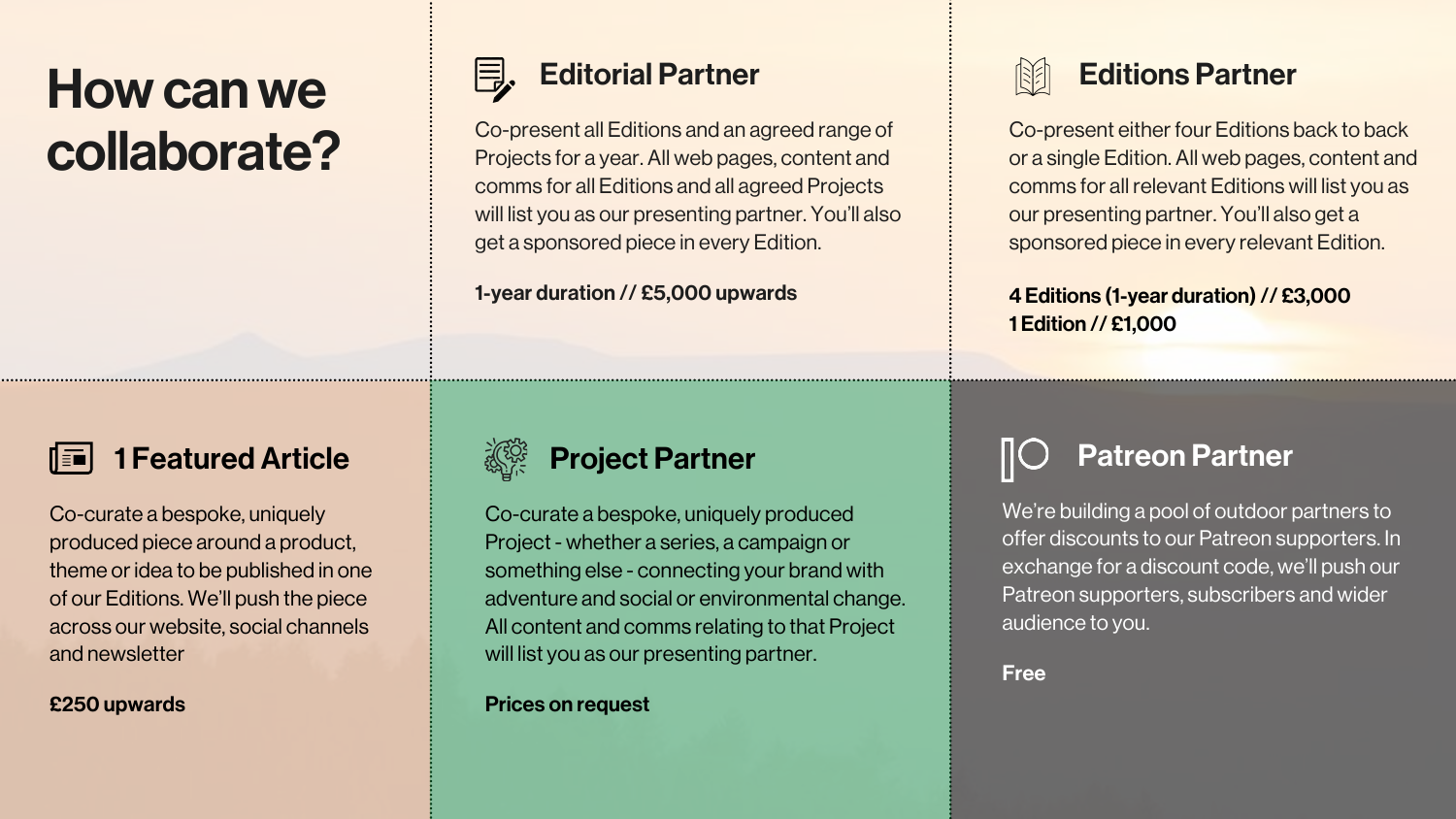We have six scheduled film nights in 2022, plus an online film programme. Partnership options range from co-presenting all in-person and online events to donating charity raffle prizes.

Prices on request

## **Cycling Adventures**

We're planning six UK cycle-touring trips in 2022. Partnership options range from co-presenting the entire programme to sampling or donating your product/kit in the elements donating kit.

We'd love to work with you across these formats to really bring your brand to life, from the screen into outdoors.

Prices on request

## ADVENTURE<br><u>LUNCOVERED</u>



## Wider Opportunities

The editorial opportunities above work as standalone collaborations. But throughout the year our editorial programme will intertwine with the other major strands of our work: our film festival programme (in-person and online), cycle trips and other events.

Here are some of the options…

Get in [touch](mailto:james@adventureuncovered.com?subject=Film%20Festival%20Opportunities)

## **Film Festival**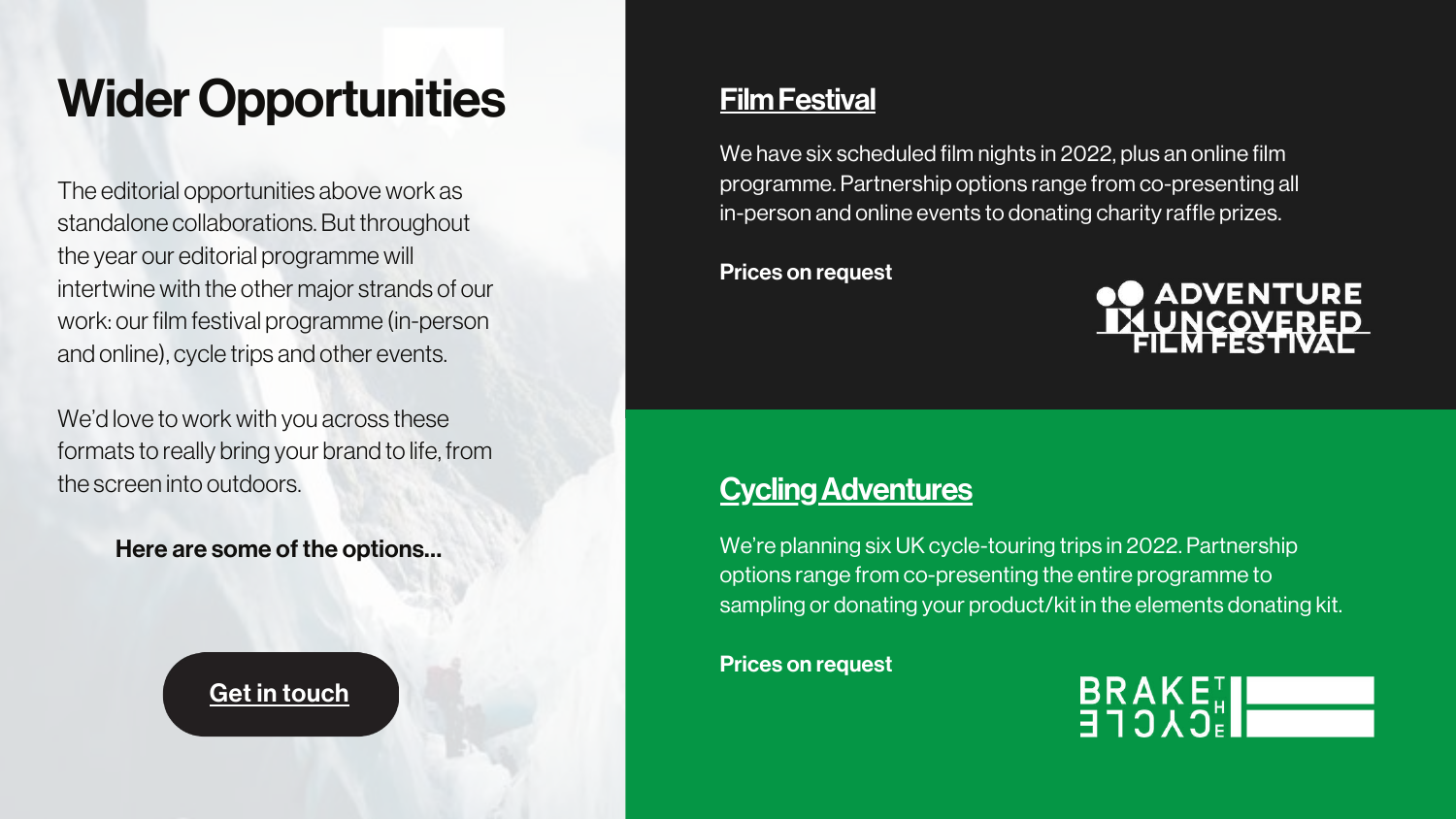## **W Creative Services**

As well as co-presenting our work, we're keen to help you with yours.

We can mobilise our pool of writers, photographers, filmmakers and marketing folk to help you with copy, campaigns, launches and more.

Prices on request.